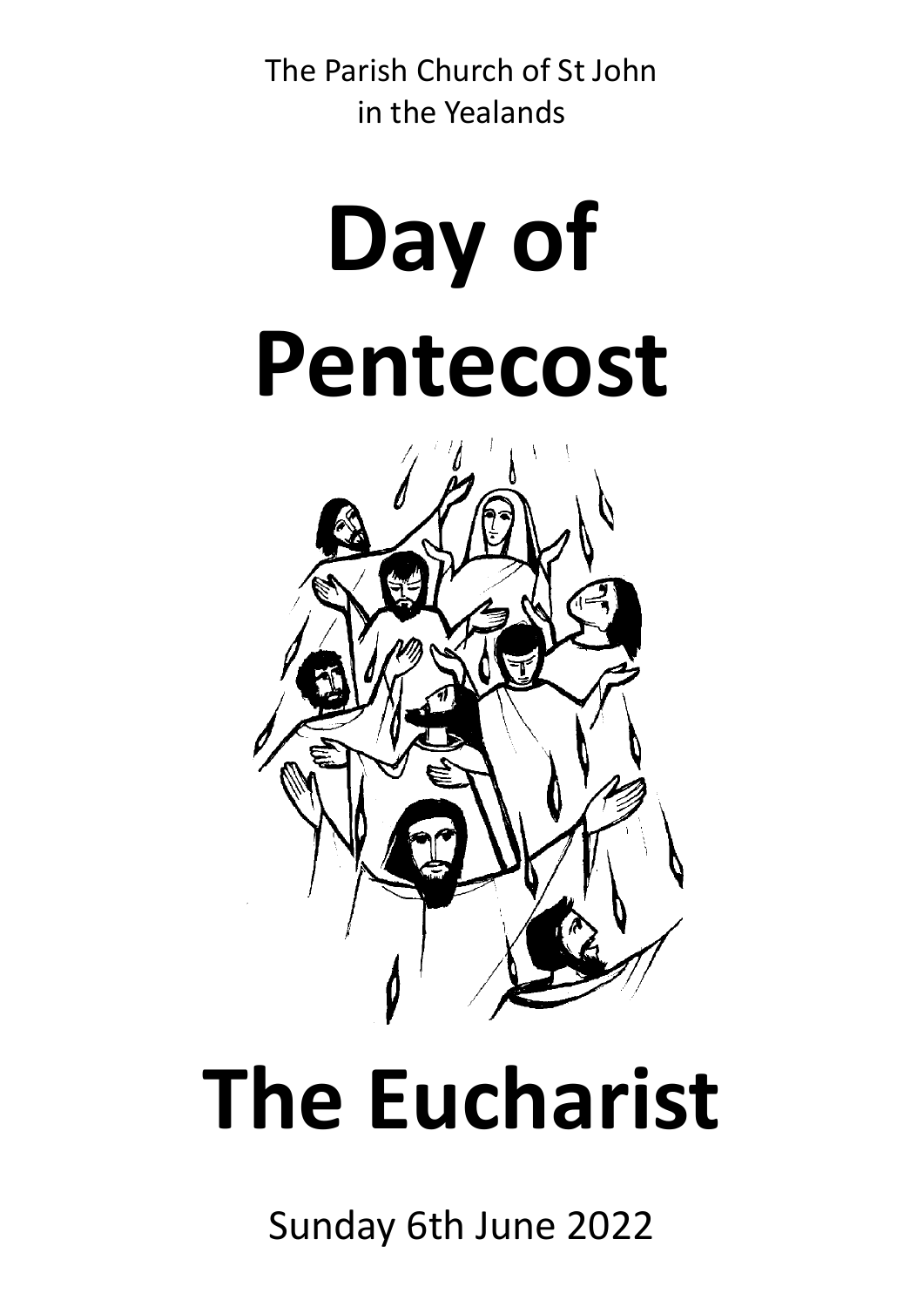## *Welcome to our worship today*

We gather as God's people to celebrate together the Eucharist. We continue to be mindful of the Covid situation with the following guidance provided with a loving concern for each other's safety and well-being.

- Face coverings are optional;
- The Peace is shared visually, not physically;
- Communion is offered in both kinds (bread and wine). Those who wish to receive communion in one kind (bread only) are assured that the Eucharist contains the full presence of Christ in both the bread and the wine; receiving communion in one kind is a complete reception.
- Intinction (dipping the wafer into the wine) is not permitted.
- Follow the directions of the Welcomers when coming forward for Communion; Thank you.

Thank you for your financial support of God's Church here at St John's. If you wish to make a donation at this service, the collection is received during the offertory hymn. If you give online small cards are available to place in the collection basket to represent your giving.

If you wish to give online today please use the SumUp contactless card reader at the back of the church.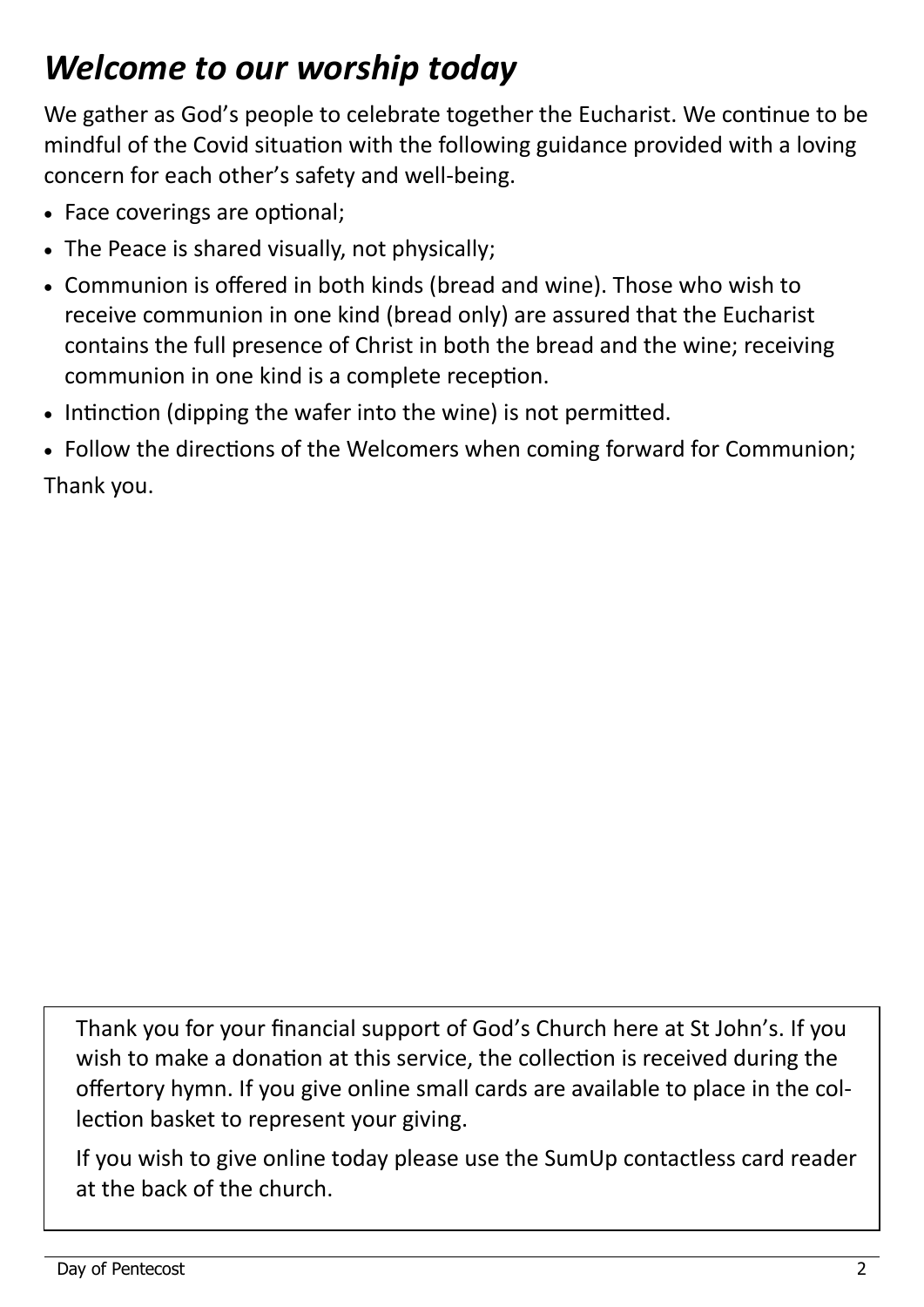## **Introduction to Pentecost**

Pentecost (from the Greek *pentekoste*, 'fiftieth' of fifty days of celebration) has its roots in the Jewish Feast of Weeks, which was completed on the fiftieth day after Passover. On the fiftieth day of Easter, God sends God's Holy Spirit to empower the Church to perform the mission which the risen Christ has entrusted to it; and God inaugurates the messianic community of perfect communication.

There is some evidence that the ascension was first celebrated on the fiftieth day of Easter, but it was soon moved to the fortieth day in faithfulness to Luke's chronology.

Ascension and Pentecost are closely linked. The risen Lord is no longer present to the Church in the body of his flesh; the Church is now to be the new body of Christ, filled with his life through the gift of the Spirit.

Both Ascension Day and the Day of Pentecost are Principal Feasts in the Church calendar.

## **Her Majesty The Queen's Platinum Jubilee**

On 6th February 2022, the seventieth anniversary of her accession, Her Majesty The Queen became the first British Monarch to celebrate a Platinum Jubilee.

The celebration of the Jubilee culminates in a special weekend of events (Thursday 2nd June to Sunday 5th June).

Today we offer prayers for The Queen and give thanks for her seventy years as our Monarch.

"When I spoke to you last... I asked you all, whatever your religion, to pray for me on the day of my Coronation - to pray that God would give me wisdom and strength to carry out the promises that I should then be making... I have been uplifted and sustained by the knowledge that your thoughts and prayers were with me." *Her Majesty the Queen, Coronation Day, 2 June 1953*



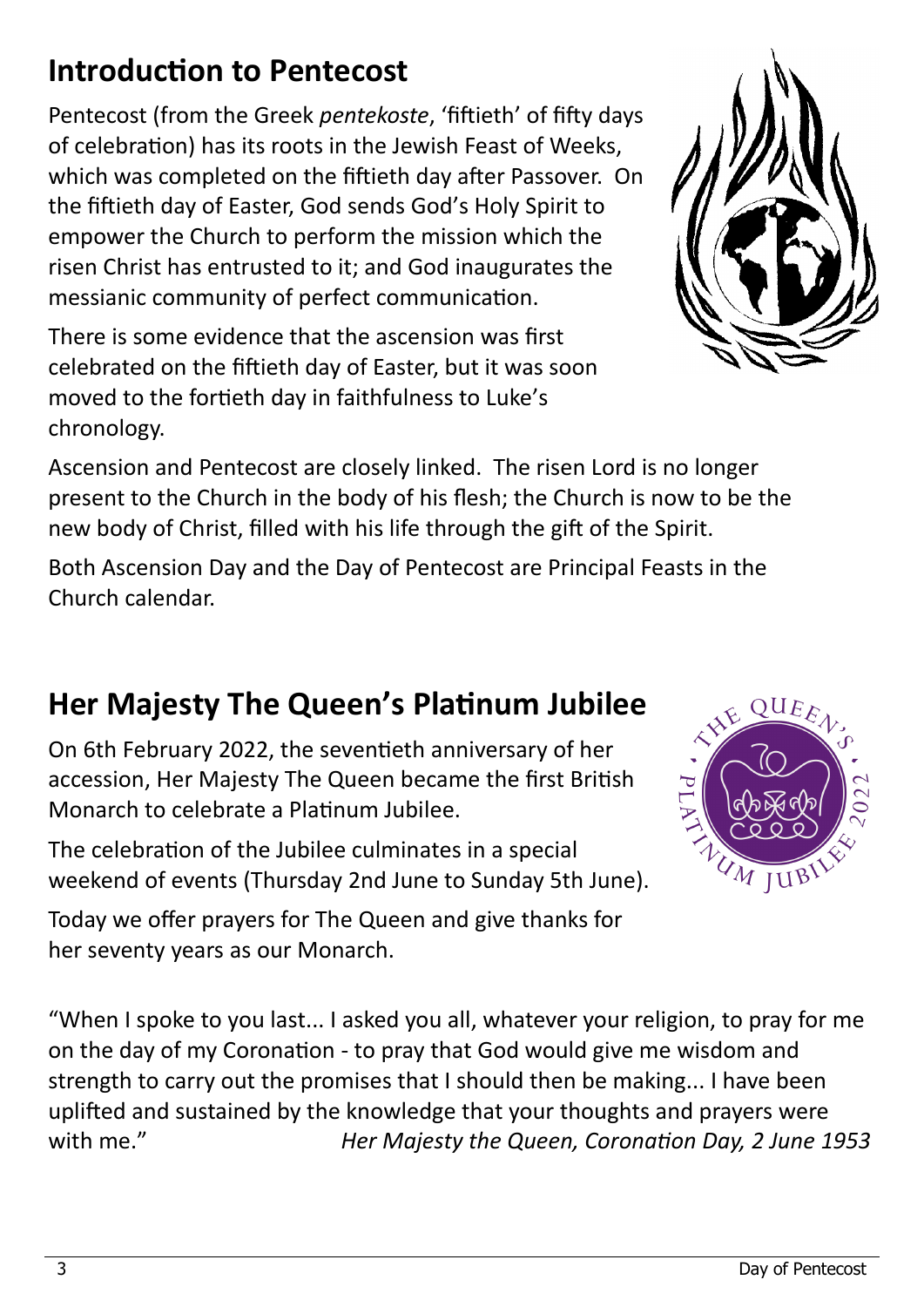## *The Gathering*

*The people are greeted informally and a hymn is sung.*

**The Greeting**

#### *The presiding minister says*

In the name of the Father, and of the Son, and of the Holy Spirit.

*All* **Amen.**

*The presiding minister greets the people*

Grace, mercy and peace from God our Father and the Lord Jesus Christ be with you,

*All* **and also with you.**

Alleluia! Christ is risen.

#### *All* **He is risen indeed. Alleluia!**

#### **Introduction**

#### *The presiding minister introduces the service*

Jesus Christ, whom we worship, is our crucified, risen and ascended Lord and we have walked with him through his journey of love.

We have faced the agony of his suffering and death on a cross.

We have rejoiced at his bursting free from the bonds of death.

We have enjoyed his risen presence with us

and his revelation of himself through the breaking of bread.

We have seen his return to the throne before which every knee shall bow and every tongue confess that this Jesus is Lord.

And now, with the followers of his own time,

we await the coming of the promised Holy Spirit, his gift to his people,

through whom we make Christ known to the world.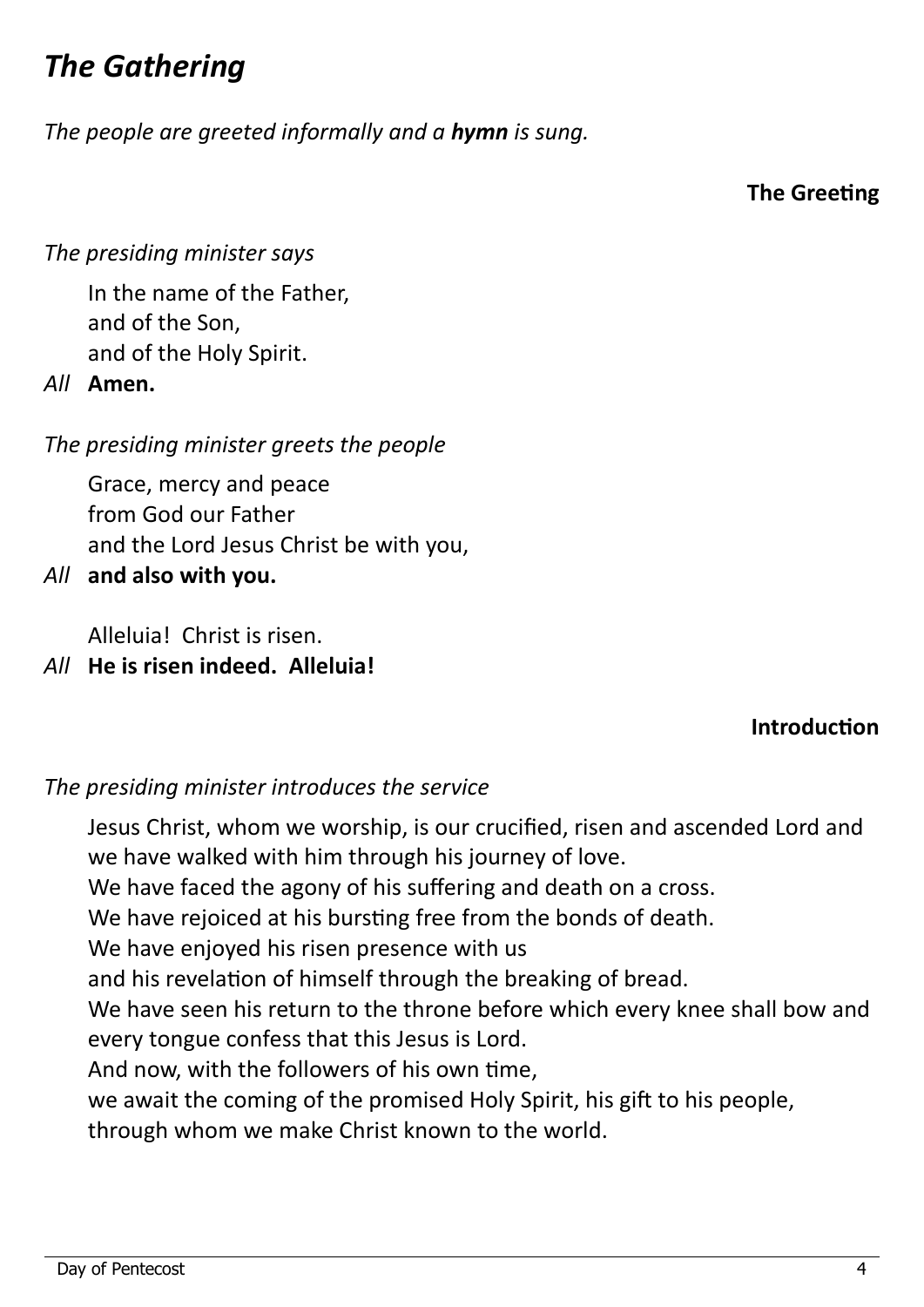As we wait in silence.

### *All* **Make us ready for your coming Spirit.**

As we listen to your word.

## *All* **Make us ready for your coming Spirit.**

As we worship you in majesty.

*All* **Make us ready for your coming Spirit.**

As we long for your refreshing.

*All* **Make us ready for your coming Spirit.**

As we long for your renewing.

*All* **Make us ready for your coming Spirit.**

As we long for your equipping.

*All* **Make us ready for your coming Spirit.**

As we long for your empowering.

*All* **Make us ready for your coming Spirit.**

*Silence is kept*

## **The Pentecost Reading**

*Acts 2.1-13*

## *At the end the reader says*

The Lord is here.

*All* **His Spirit is with us.**

## *The Gloria in Excelsis is sung*

*All* **Glory to God in the highest, and peace to his people on earth. Lord God, heavenly King, almighty God and Father, we worship you, we give you thanks, we praise you for your glory. Lord Jesus Christ, only Son of the Father,**  **The Gloria**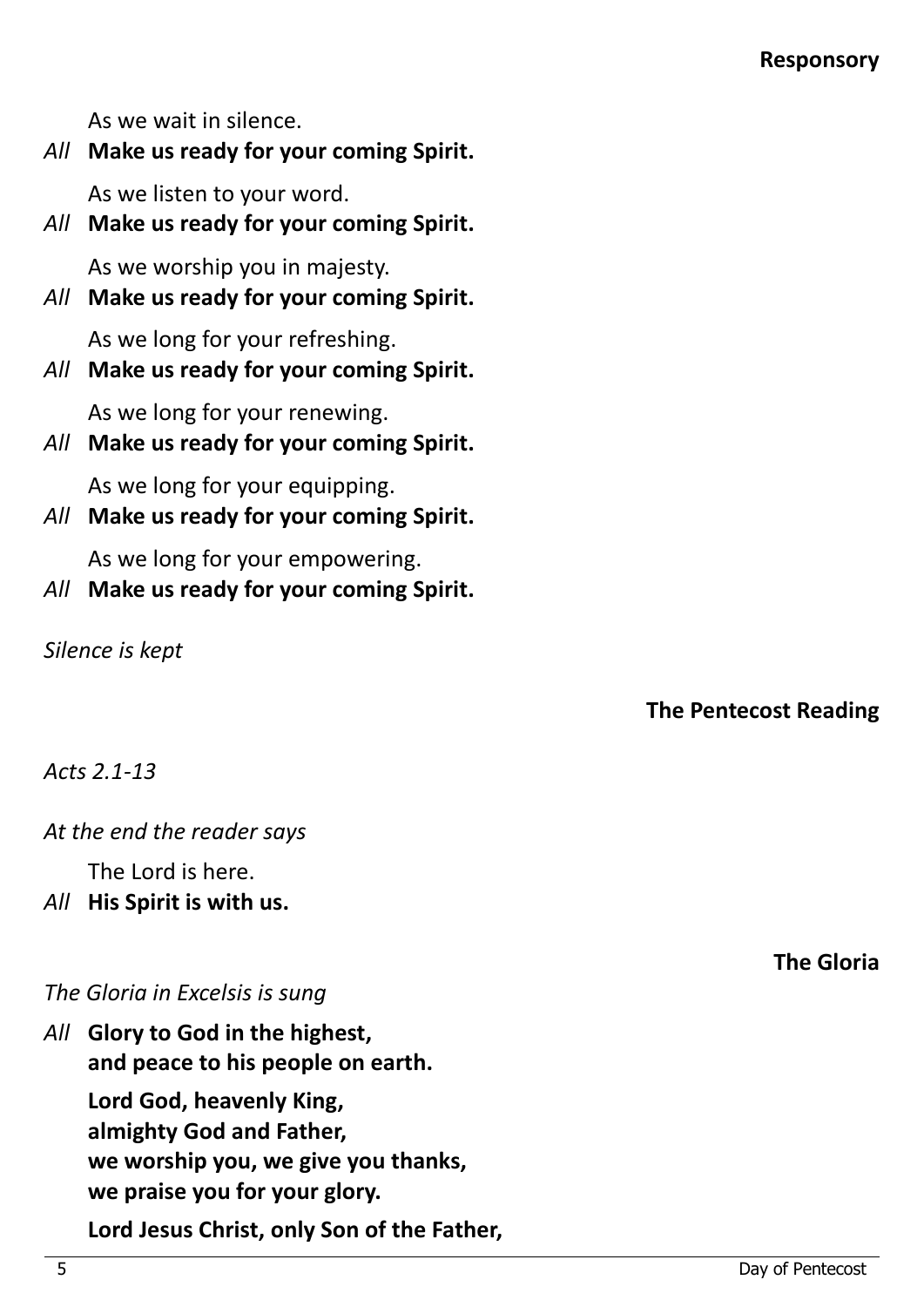**Lord God, Lamb of God, you take away the sin of the world: have mercy on us; you are seated at the right hand of the Father: receive our prayer. For you alone are the Holy One, you alone are the Lord, you alone are the Most High, Jesus Christ, with the Holy Spirit, in the glory of God the Father.** 

**Amen.**

#### *The presiding minister introduces a period of silent prayer with the words*

Let us pray that the Spirit will work through our lives to bring Christ to the world.

Holy Spirit, sent by the Father, ignite in us your holy fire; strengthen your children with the gift of faith, revive your Church with the breath of love, and renew the face of the earth, through Jesus Christ our Lord.

#### *All* **Amen.**

#### *The presiding minister prays a Collect for The Queen's Platinum Jubilee*

Gracious God, we give you thanks for the reign of your servant Elizabeth our Queen, and for the example of loving and faithful service which she has shown among us. Help us to follow her example of dedication and to commit our lives to you and to one another, through Jesus Christ our Lord.

#### *All* **Amen.**





**The Collects**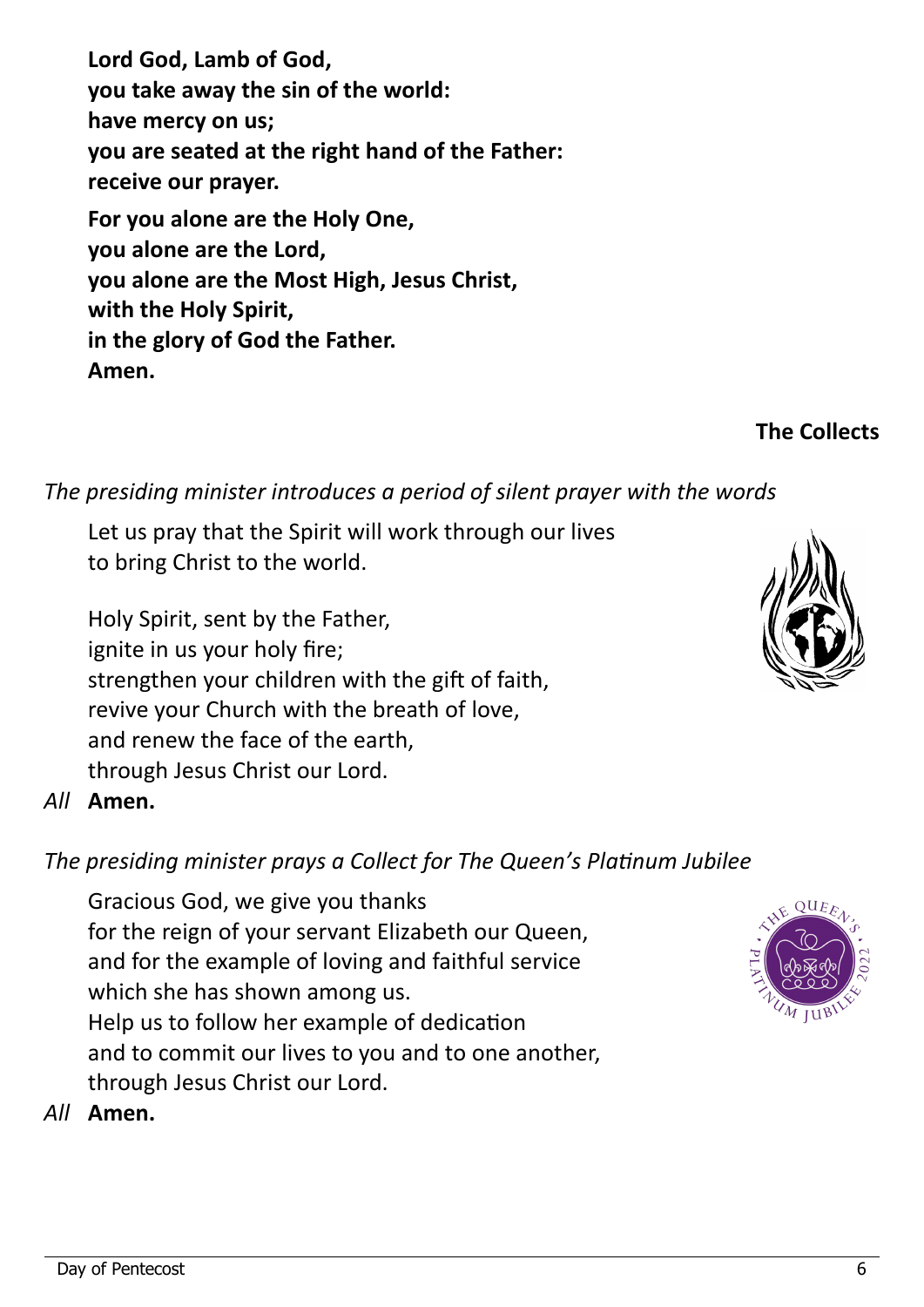## *The Liturgy of the Word*

**Reading**

*At the end the reader says*

This is the word of the Lord.

*All* **Thanks be to God.**

*A hymn is sung.* 

**Gospel Reading**

*An acclamation heralds the reading* 

Alleluia, alleluia. Come, Holy Spirit, fill the hearts of your faithful people and kindle in them the fire of your love.

*All* **Alleluia.**

*When the Gospel is announced the reader says*

The Lord be with you,

*All* **and also with you.**

Hear the Gospel of our Lord Jesus Christ according to John.

*All* **Glory to you, O Lord.**

*At the end*

This is the Gospel of the Lord.

*All* **Praise to you, O Christ.**

**Sermon**

*After the sermon we keep a time of quiet.*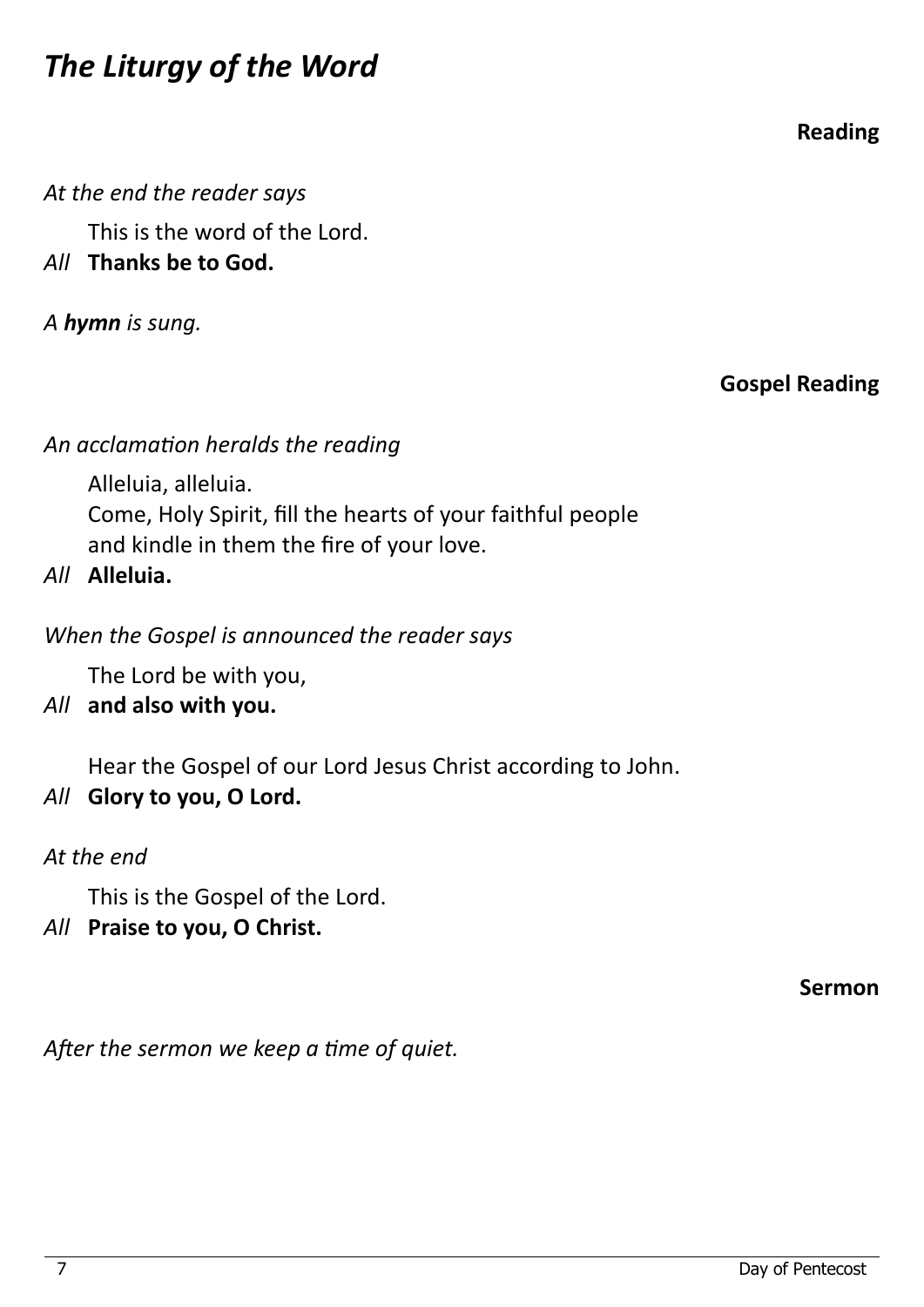*All* **We believe in one God, the Father, the Almighty, maker of heaven and earth, of all that is, seen and unseen. We believe in one Lord, Jesus Christ, the only Son of God, eternally begotten of the Father, God from God, Light from Light, true God from true God, begotten, not made, of one Being with the Father; through him all things were made. For us and for our salvation he came down from heaven, was incarnate from the Holy Spirit and the Virgin Mary and was made man. For our sake he was crucified under Pontius Pilate; he suffered death and was buried. On the third day he rose again in accordance with the Scriptures; he ascended into heaven and is seated at the right hand of the Father. He will come again in glory to judge the living and the dead, and his kingdom will have no end. We believe in the Holy Spirit, the Lord, the giver of life, who proceeds from the Father and the Son, who with the Father and the Son is worshipped and glorified, who has spoken through the prophets. We believe in one holy catholic and apostolic Church. We acknowledge one baptism for the forgiveness of sins. We look for the resurrection of the dead, and the life of the world to come. Amen.**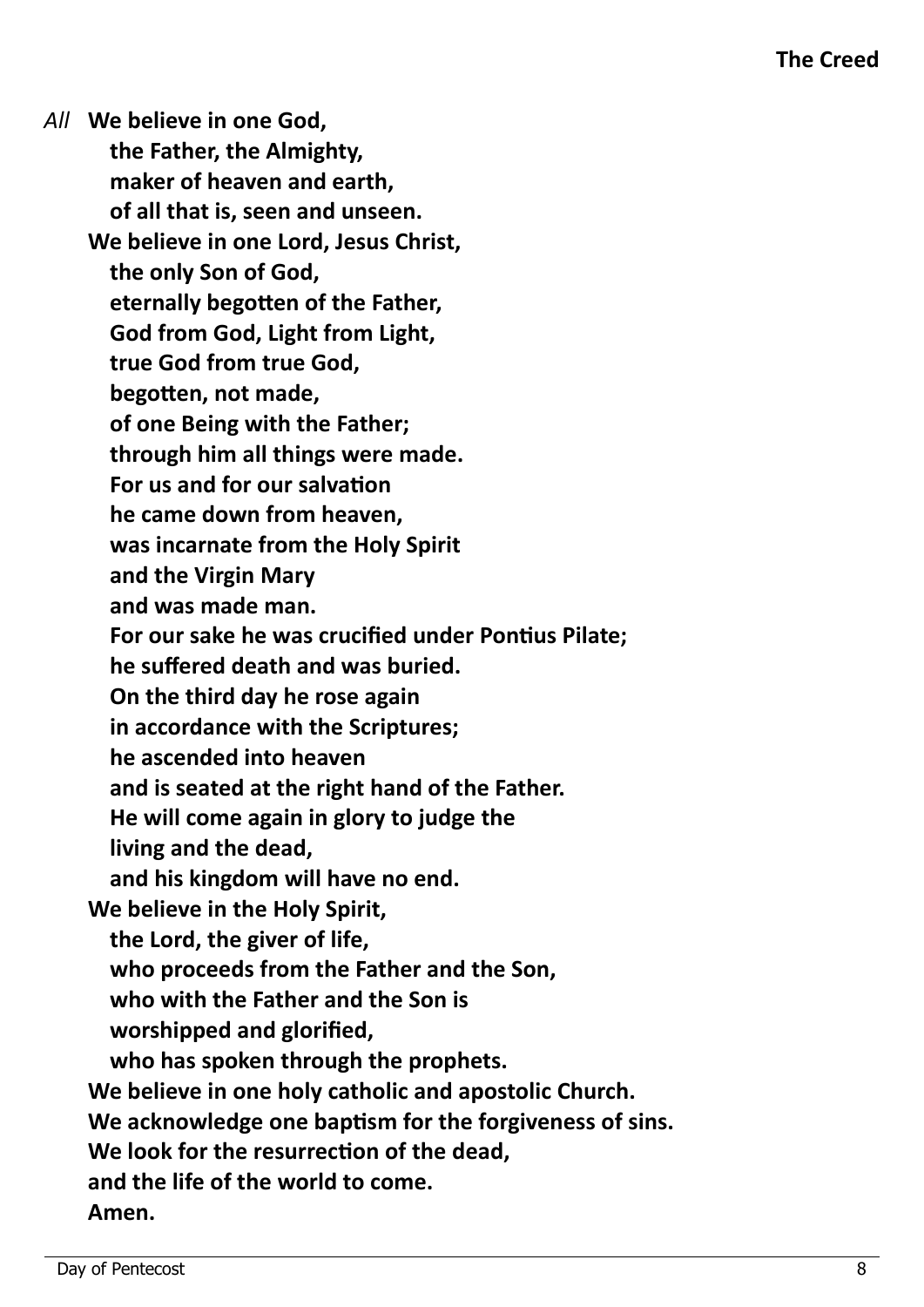*The presiding minister introduces the prayers with these words*

In the power of the Spirit and in union with Christ, let us pray for the Lord.

*The prayers include the response*

Lord, in your mercy

*All* **hear our prayer.**

#### *The prayers conclude*

Merciful Father,

*All* **receive these prayers for the sake of your Son our Saviour Jesus Christ. Amen.** 

## *The Liturgy of the Sacrament*

**The Peace**

*The presiding minister introduces the Peace with these words*

God has made us one in Christ. He has set his seal upon us and, as a pledge of what is to come, has given the Spirit to dwell in our hearts. Alleluia. *cf 2 Corinthians 1.22*

The peace of the Lord be always with you

*All* **and also with you.**

**Preparation of the Table**

*A hymn is sung.*

*During the hymn the gifts of the people are received and presented, the table is prepared and bread and wine are placed upon it, the presiding minister takes the bread and wine.*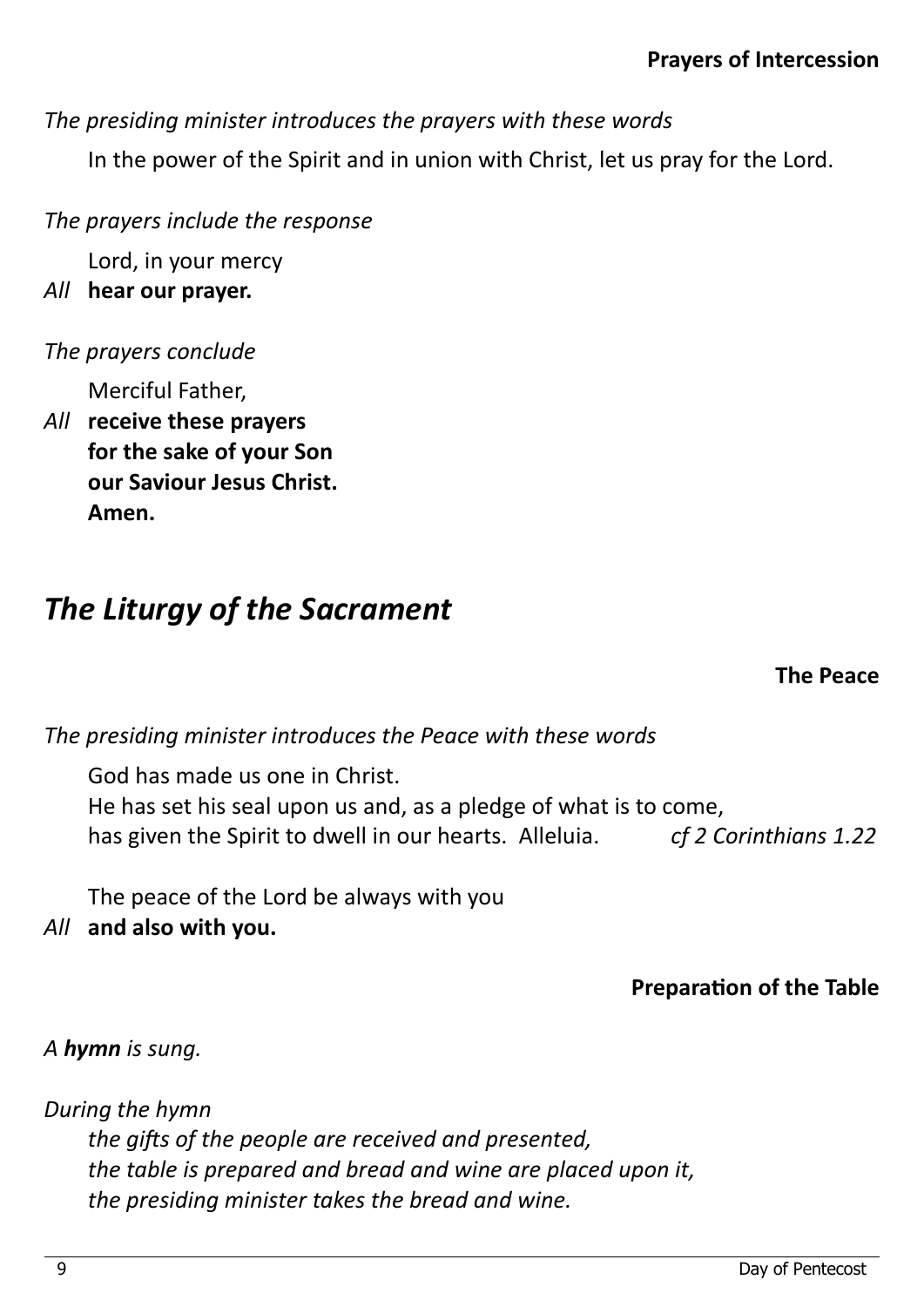*The presiding minister praises God for his gifts using the following words*

Blessed be God, who fills the hungry, who raises the poor, who fills our praise.

*All* **Blessed be God for ever.** 

#### **The Eucharistic Prayer**

The Lord be with you

#### *All* **and also with you.**

Lift up your hearts.

*All* **We lift them to the Lord.**

Let us give thanks to the Lord our God.

*All* **It is right to give thanks and praise.**

*The presiding minister praises God for God's mighty acts and all respond*

*All* **Holy, holy, holy Lord, God of power and might, heaven and earth are full of your glory. Hosanna in the highest. Blessed is he who comes in the name of the Lord. Hosanna in the highest.**

*The presiding minister recalls the Last Supper and this acclamation is sung*

Great is the mystery of faith:

*All* **Christ has died; Christ is risen; Christ will come again.** 

*The prayer continues and leads into the doxology, to which all respond boldly*

…...for ever and ever.

*All* **Amen.**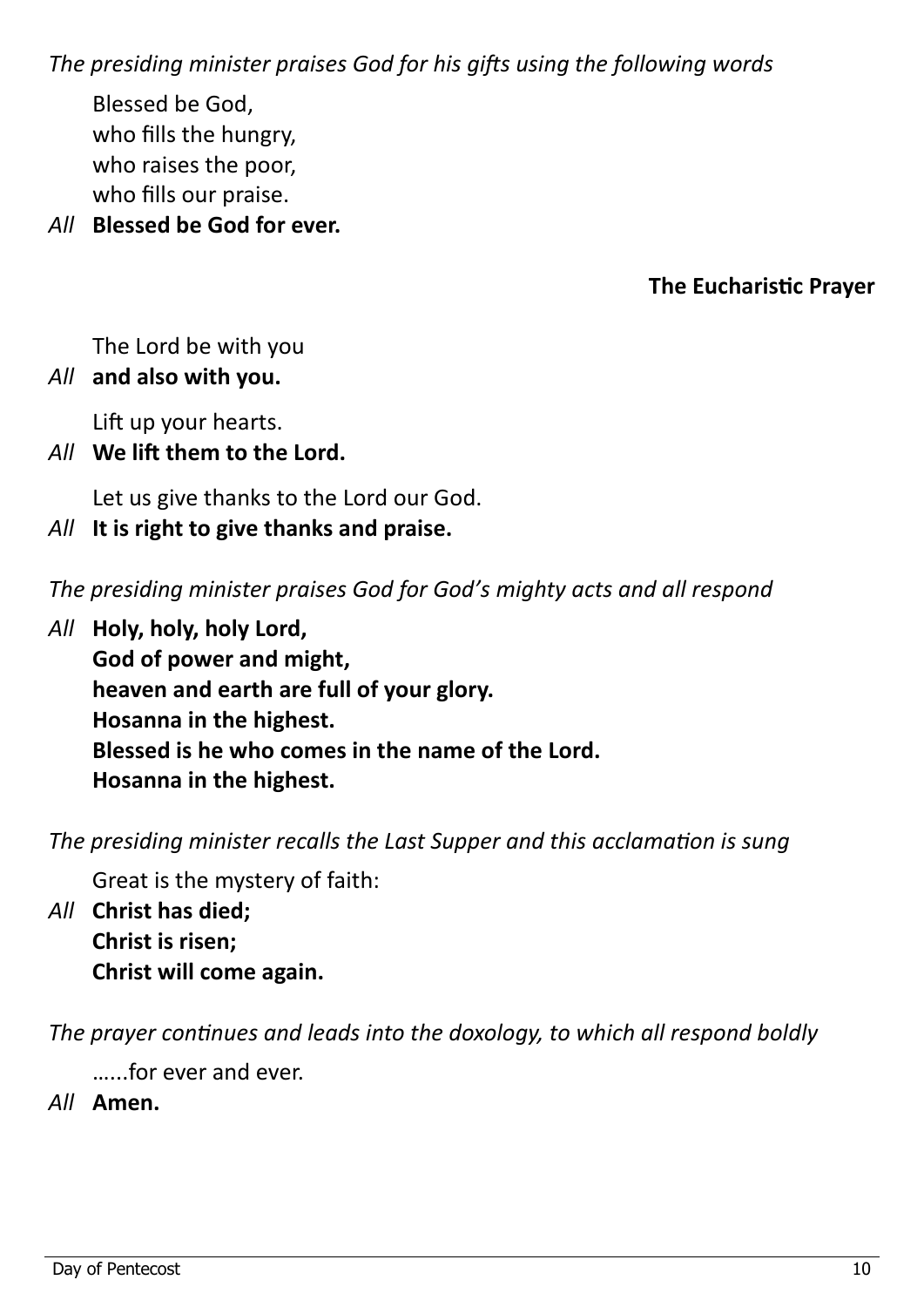Being made one by the power of the Spirit, as our Saviour taught us, so we pray

*All* **Our Father in heaven, hallowed be your name, your kingdom come, your will be done, on earth as in heaven. Give us today our daily bread. Forgive us our sins as we forgive those who sin against us. Lead us not into temptation but deliver us from evil. For the kingdom, the power, and the glory are yours now and for ever. Amen.**

**Breaking of the Bread**

*The presiding minister breaks the consecrated bread.*

We break this bread to share in the body of Christ.

*All* **Though we are many, we are one body, because we all share in one bread.** 

#### *The Agnus Dei is sung*

*All* **Jesus, Lamb of God, have mercy on us.**

> **Jesus, bearer of our sin, have mercy on us.**

**Jesus, redeemer of the world, grant us peace.**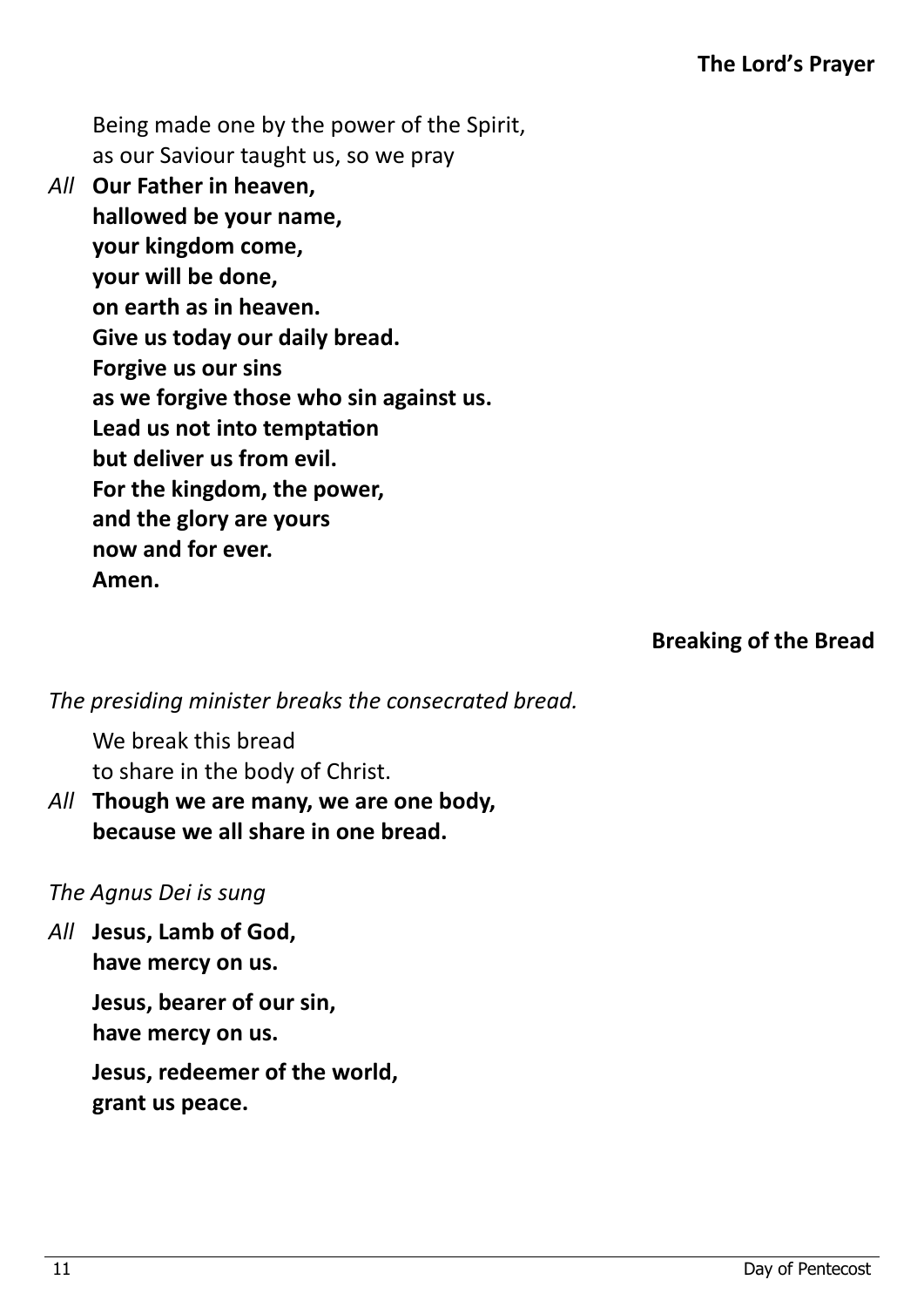*The presiding minister says the following invitation to communion*

Alleluia. Christ our Passover is sacrificed for us.

*All* **Therefore let us keep the feast. Alleluia.**

*All are welcome to come forward to receive Communion or a blessing.* 

*Communion is offered in both kinds (bread and wine). Those who wish to receive communion in one kind (bread only) are assured that the Eucharist contains the full presence of Christ in both the bread and the wine; receiving communion in one kind or the other is a complete reception.* 

*During the administration of communion, anyone who does not wish to receive communion is invited to give thanks for the saving death and resurrection of Jesus and ask him to be with them now.* 

Thanks be to you, Lord Jesus Christ, for all the benefits you have given me, for all the pains and insults you have borne for me. Since I cannot now receive you sacramentally, I ask you to come spiritually into my heart. O most merciful redeemer, friend and brother, may I know you more clearly, love you more dearly, and follow you more nearly, day by day. Amen. *After the Prayer of St Richard of Chichester*

#### **Prayer after Communion**

*The post communion prayer is said.*

Faithful God, who fulfilled the promise of Easter by sending us your Holy Spirit and opening to every race and nation the way of life eternal; open our lips by your Spirit, that every tongue may tell of your glory; through Jesus Christ our Lord.

#### *All* **Amen.**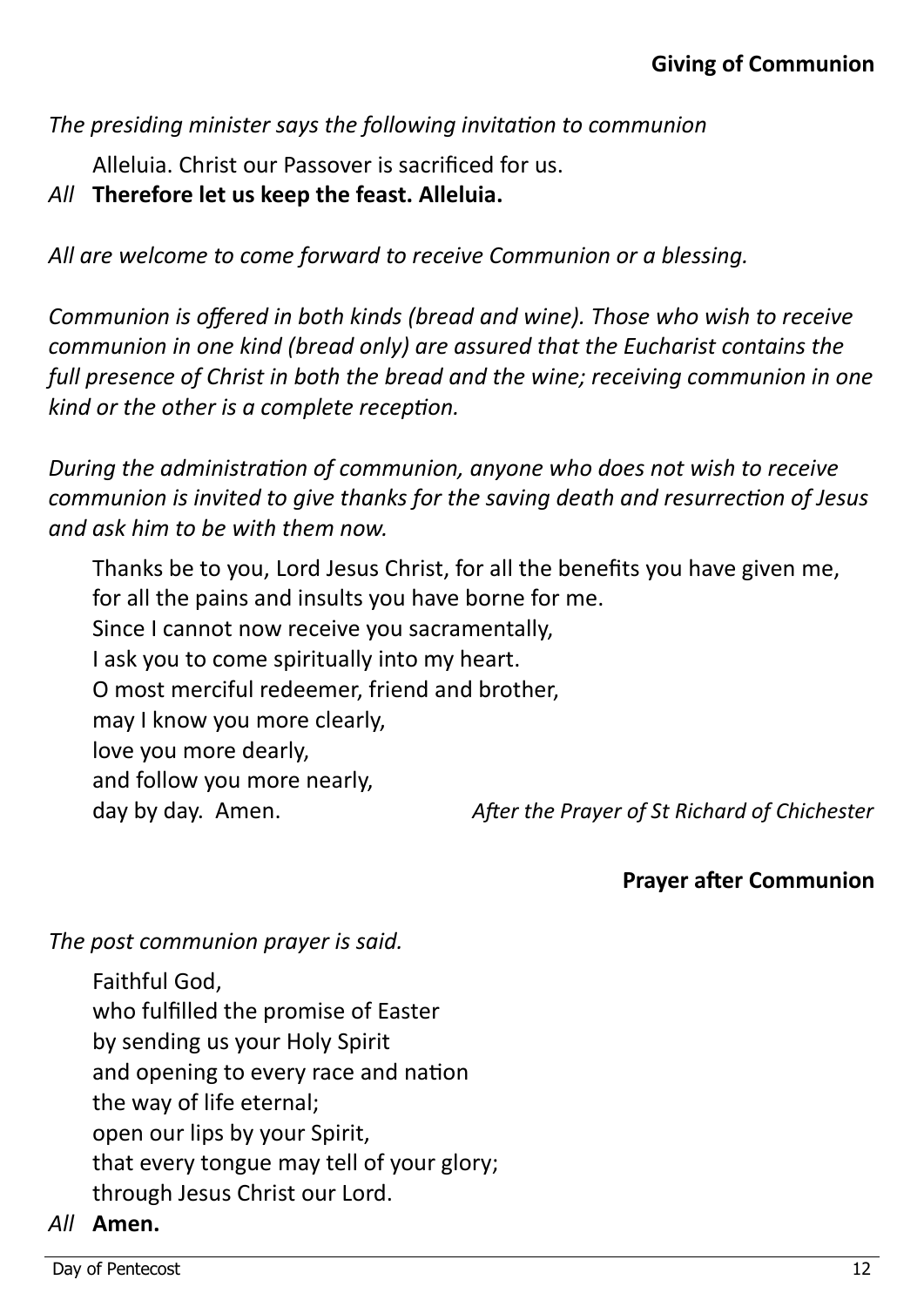#### *The following prayer is said*

#### *All* **Father of all,**

**we give you thanks and praise, that when we were still far off you met us in your Son and brought us home. Dying and living, he declared your love, gave us grace, and opened the gate of glory. May we who share Christ's body live his risen life; we who drink his cup bring life to others; we whom the Spirit lights give light to the world. Keep us firm in the hope you have set before us, so we and all your children shall be free, and the whole earth live to praise your name; through Christ our Lord. Amen.**

*The Diocesan Vision Prayer is said*



*All* **Heavenly Father, we embrace your call for us to make disciples, to be witnesses, to grow leaders and inspire children and young people. Give us eyes to see your vision, ears to hear the prompting of your Spirit and courage to follow in the footsteps of your Son, our Lord and Saviour Jesus Christ. Amen.** 

## *The Dismissal*

*Notices are given.* 

*A hymn is sung.*

*During the hymn the congregation's candles are lit.*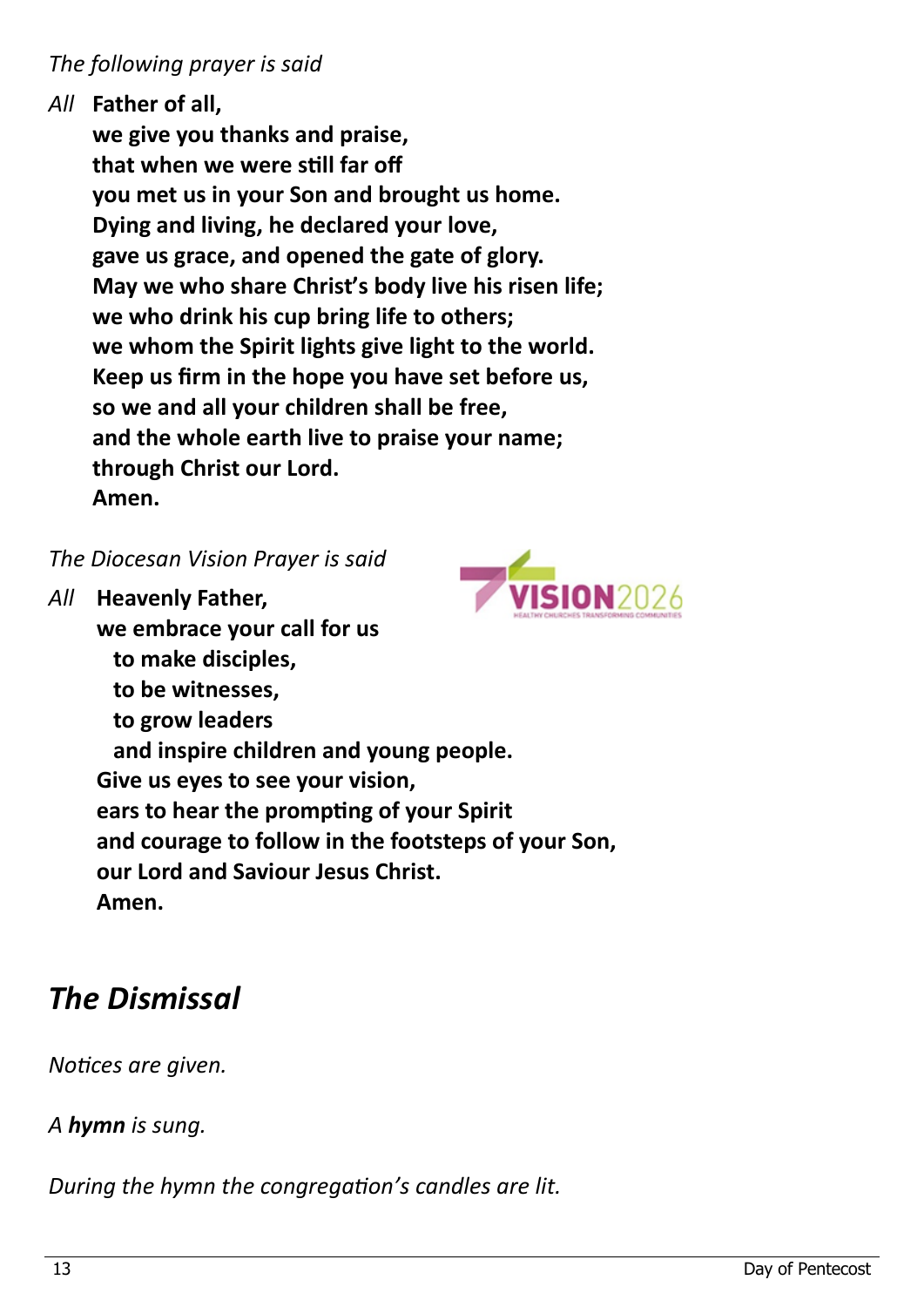*The ministers go to the Easter Candle.*

#### *The presiding minister says*

Blessed are you, Sovereign God, overflowing in love. With Pentecost dawns the age of the Spirit. Now the flame of heaven rests on very believer. Strong and weak, women and men tell out your word; the young receive visions, the old receive dreams. With the new wine of the Spirit they proclaim your reign of love. Amid the birth pangs of the new creation the way of light is made known. Source of freedom, giver of life, blessed are you, Father, Son and Holy Spirit.

*All* **Blessed be God for ever.**

#### **Commission**

#### *The presiding minister says*

For fifty days we have celebrated the victory of our Lord Jesus Christ over the powers of sin and death. We have proclaimed God's mighty acts and we have prayed that the power that was at work when God raised Jesus from the dead might be at work in us.

As part of God's Church here at St Oswald's and in this benefice, I call upon you to live out what you proclaim.

Empowered by the Holy Spirit will you dare to walk into God's future trusting Him to be your guide?.

*All* **By the Spirit's power, we will.**

Will you dare to embrace each other and grow together in love?

*All* **By the Spirit's power, we will.**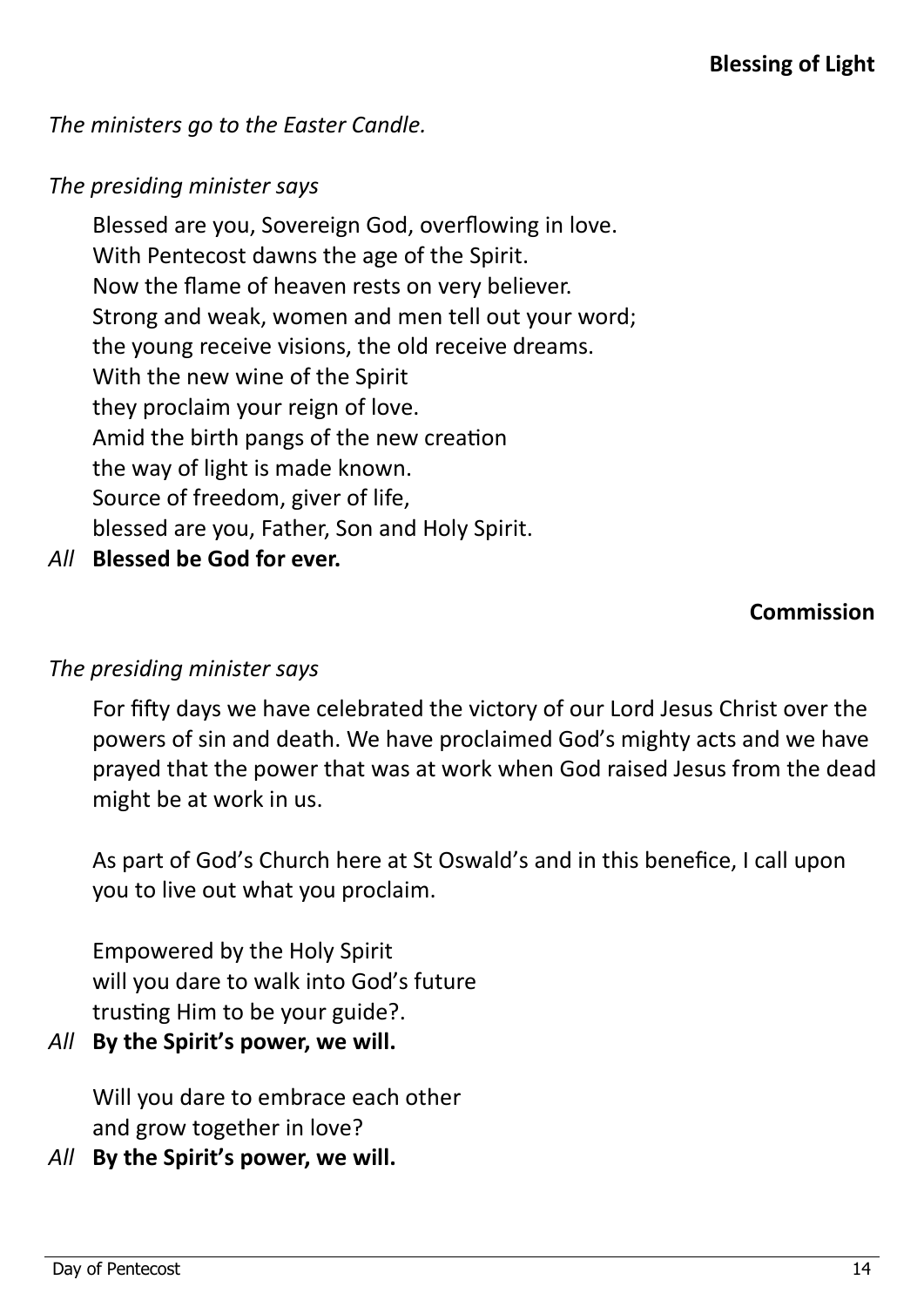Will you dare to share your riches in common and minister to each other in need?

*All* **By the Spirit's power, we will.**

Will you dare to pray for each other until your hearts beat with the longings of God?

*All* **By the Spirit's power, we will.**

Will you dare to carry the light of Christ into the world's dark places?

*All* **By the Spirit's power, we will.**

*The Easter Candle is extinguished.* 

**Conclusion**

#### *The presiding minister says*

The Lord is here.

#### *All* **His Spirit is with us.**

Today we have remembered the coming of God's power on the disciples and we invite that same Spirit to drive us out into the wild places of the world.

*The presiding minister blesses the people, saying*

May the Spirit, who hovered over the waters when the world was created, breathe into you the life he gives.

#### *All* **Amen.**

May the Spirit,

who overshadowed the Virgin when the eternal Son came among us, make you joyful in the service of the Lord.

#### *All* **Amen.**

May the Spirit,

who set the Church on fire upon the Day of Pentecost,

## bring the world alive with the love of the risen Christ.

#### *All* **Amen.**